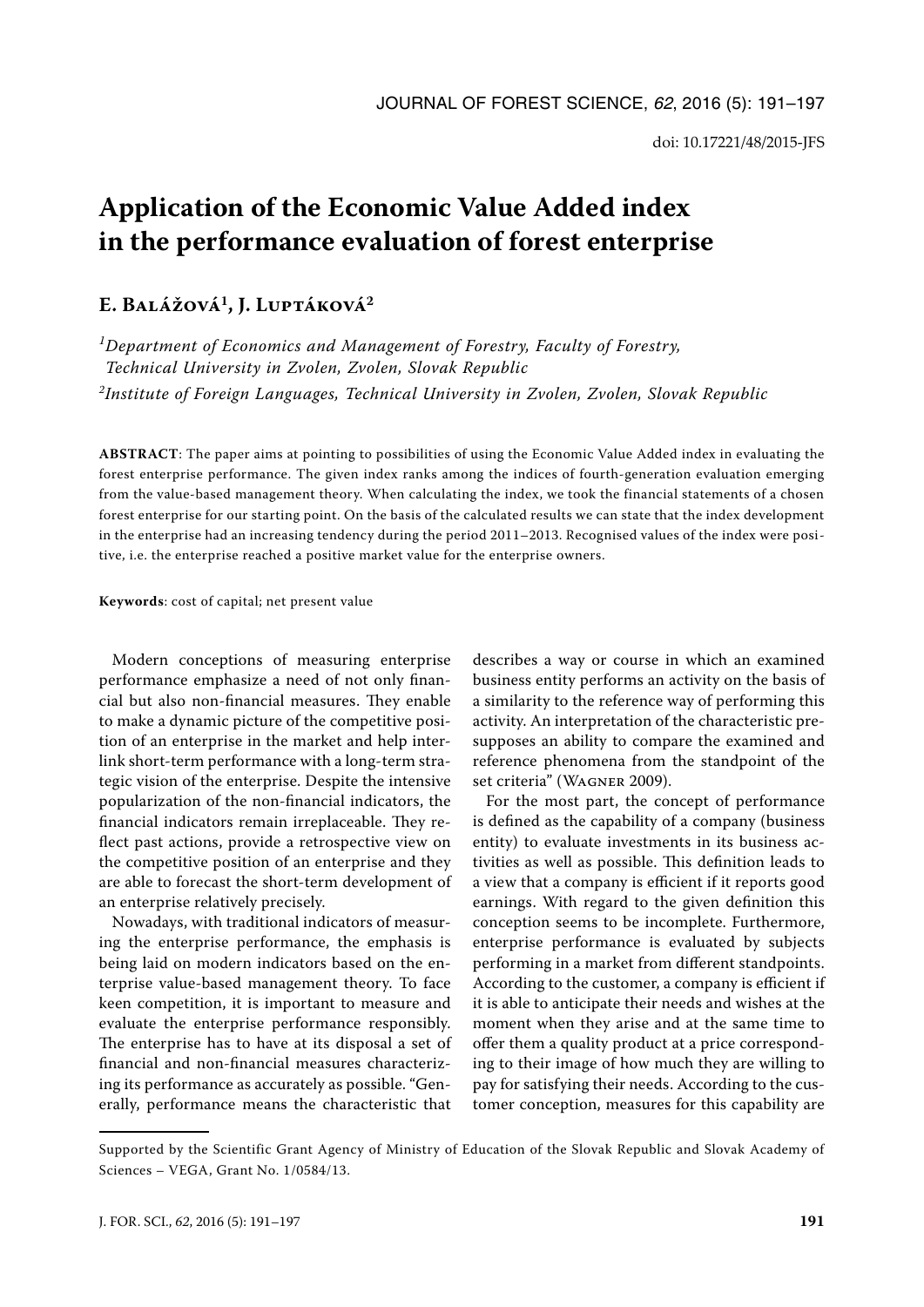the following categories: price, delivery time, and quality. From the manager's viewpoint, a company is highly efficient when it prospers, has a stable market share, loyal orders, low cost, balanced cash flows, and its economy is liquid and profitable. The entrepreneurial conception offers an increase in company competitiveness. A measure of this capability is the speed of response to the changes in macroeconomics and to arising new business opportunities. From the viewpoint of owners, the company performance presents the appreciation of capital they contributed to the company. According to their opinion, a company is efficient when it is able to appreciate capital to the highest possible degree and within a period as short as possible. The capability to succeed is evaluated by measures resulting from the categories: return on investment, Economic Value Added (EVA), and enterprise value (share value).

In the 1990s of the  $20<sup>th</sup>$  century, the EVA became the conception which spread out from the theoretical level also to practice. The given fact was influenced by publishing the book "The Quest for Value" written by Bennet Stewart (STEWART 1991, 2013; Holečková 2008). Applying the EVA in company practice and exploring the relationship between the EVA and increase in the yield on shares were dealt with by several authors (MADITINOS et al. 2006).

Performance is a relatively wide concept. It covers both financial and non-financial measures which create a dynamic image of enterprise competitiveness and at the same time disclose possibilities for further increase in its performance. Enterprise performance understood in both financial and non-financial perspectives is conditioned by successfully carried out development activities (Šulák, Vacík 2005). The evaluation and analysis of performance, economic and financial efficiency of the forest enterprise were dealt with by several authors (Kovalčík 2007, 2011; Hajdúchová et al. 2011; Balážová 2014).

## **METHODS**

The aim of the contribution is to point to a possibility of applying the EVA index in evaluating the performance of a chosen forest enterprise, to describe the procedure of the calculation and then to compare developments of the EVA index during a set period of time.

The input data and information were obtained from the internal materials of the forest enterprise which is an organisational part of the state-owned

enterprise Forests of the Slovak Republic Banská Bystrica. The branch is found in the south-western part of Banská Bystrica region. The territory of the branch is situated in the regions of Banská Bystrica, Nitra, Trenčín, it reaches the districts of Žarnovica, Žiar nad Hronom, Prievidza, Zlaté Moravce, Levice, Banská Štiavnica, Zvolen and it comprises 79 cadastral territories. Its area is 105,689 ha and the forest land area managed by the enterprise is 36,563 ha. Concerning the species composition, beech and mixed oak-beech stands preponderate. The overall broadleaves representation is 75% with the beech share of more than 46%. Coniferous species are represented especially by spruce growing at higher locations, fir and larch, and by pine in southern and dry sites. The main activities of the enterprise include silvicultural and logging operations, wood-processing, and wood trade.

In the contribution, the EVA index is calculated by means of the cost of capital. The EVA prefers economic profit, i.e. profit made up by the difference between capital gains and the economic cost (operating cost) that is the cost including also so-called opportunity cost besides accounting cost. The difference between traditional accounting profit and economic profit results from the following comparison:

```
accounting profit = revenues – accounting costs
economic (operating) profit = total capital gain –
```
– cost of capital

Accounting profit and operating profit differ from one another because of the following reasons: the accounting profit does not take into consideration the time value of money and risk. The accounting profit does not take into consideration the explicit costs resulting from the use of equity capital. The operating profit as a newly created value arises only when its value exceeds the value of profit derived from average capital costs exerted by creditors (i.e. costs in the form of interests) and from costs spent by owners and shareholders (i.e. opportunity costs).

The positive evaluation of enterprise performance is if the EVA  $> 0$ . That means that the capital gain is higher than its value and then the enterprise "creates" a value for its owners. If the EVA  $<$  0, the revenue is lower than the cost, the enterprise "destroys" the value.

Between accounting and operating profit there is a relationship derived from the equation known for the calculation of net present value (Maříková, Mařík 2001; Eq. 1):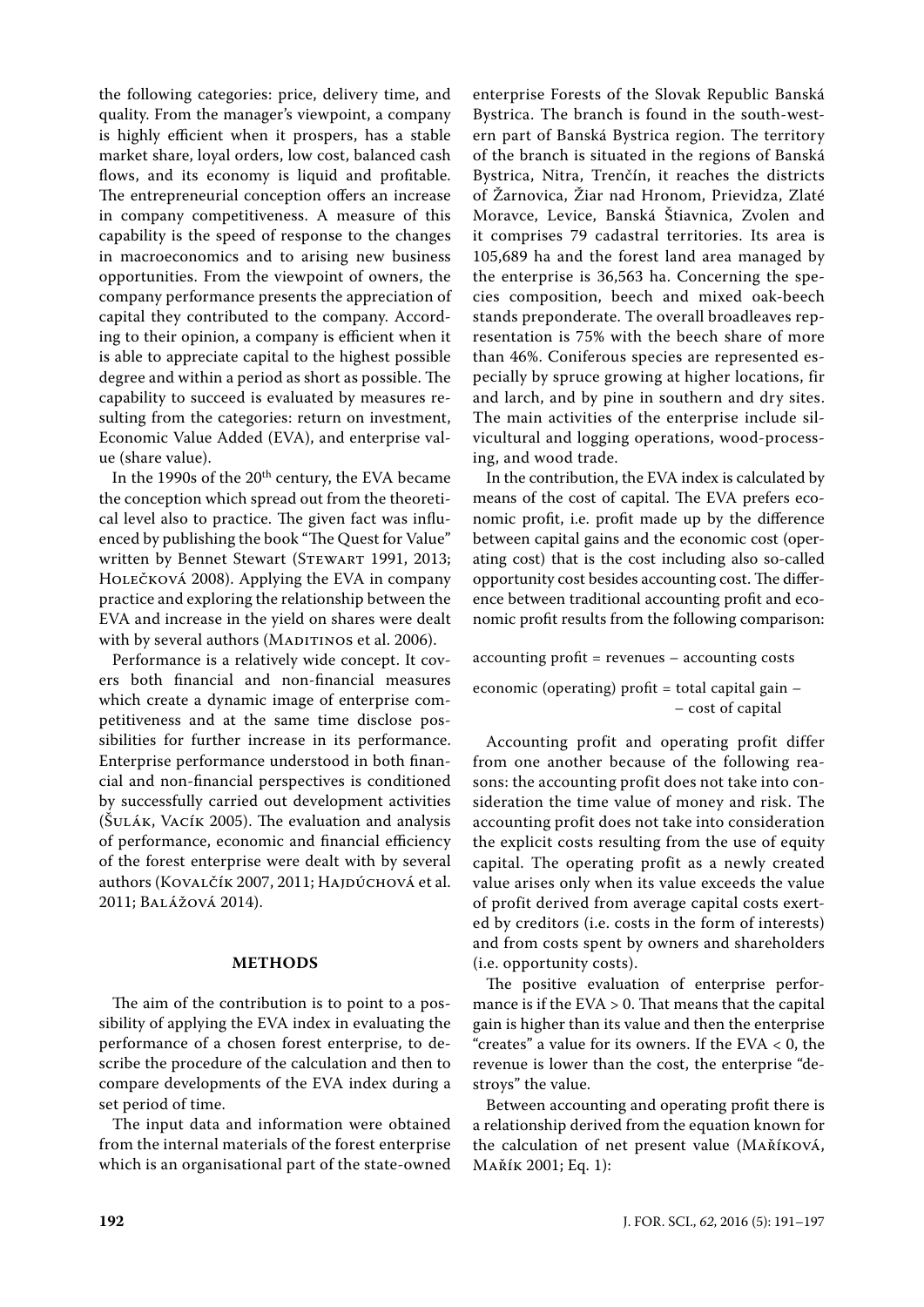where:

NPV– net present value, I – investment, PV – present value.

To calculate the present value of a share, equation 2 is applied (STEHLÍKOVÁ 2002; Eq. 2):

$$
PV = (EPS/r_e) + PVGO
$$
 (2)

where:

EPS – net earnings per share,  $r_{\rm c}$  – cost of equity capital, PVGO – present value of share growth opportunities.

The final equation after adjustment (Eq. 3):

$$
NPV_1 = (((ROE - r_e) \times VK)/r_e) + PVGO_e \tag{3}
$$

where:

| $NPV_1$ | - net present value of all shares, i.e. net present |  |  |
|---------|-----------------------------------------------------|--|--|
|         | value of equity capital,                            |  |  |
| ROE     | - profitability of equity capital,                  |  |  |
| E       | - equity capital,                                   |  |  |
| DUPO    | nuosant value of quanth annoutunities for           |  |  |

 $PVGO_e$  – present value of growth opportunities for equity capital.

First we can calculate the EVA by means of the formula for the cost of capital (Eq. 2). The EVA index is understood as net earnings of operational (economic) activity of an enterprise less the cost of capital.

The basic calculation of Economic Value Added (EVA) (Eq. 4):

 $EVA = NOPATH - NOA \times WACC$  (4)

where:

- NOPAT net operating profit after tax, profit from enterprise operating activities (profit from operations) after tax,
- NOA net operating assets, capital tied up in net assets,
- WACC weighted average cost of capital (VLACHYNSKÝ et al. 2006).

**Determining the NOA**. To calculate the NOA, a starting point is the balance sheet of an enterprise. The task is:

- (*i*) to eliminate non-operating assets from among assets;
- (*ii*) at market valuation, to capitalize assets which are not recognized within assets in the financial statements;
- (*iii*) to decrease assets by non-interest-bearing debt capital.

The enterprise assets consist of these main entries in the balance sheet: (*i*) fixed assets, (*ii*) current assets, (*iii*) deferred assets.

**Elimination of non-operating assets**. Here it is necessary to determine which assets are of an operating character and so they are essential for the basic activity of an enterprise. It is important to emphasize that carried out adjustments depend on the current situation of a concrete enterprise. Financial assets – this category of the enterprise property includes bank statements, cash, and luncheon vouchers that are charged as stamps and vouchers. This kind of finances is considered to be important and therefore they are included in the final calculation of the NOA. We do not reflect about writing down assets in the sphere of short-term financial assets because on the basis of the internal enterprise information we have considered it does not serve an enterprise as its strategic reserve. Other assets that are not needed for operating activity – assets that do not serve the basic enterprise activity include also land and buildings that are not used, or land and buildings under reconstruction. As the enterprise does not own such assets, it will not be necessary to carry out any adjustments in this sphere.

**Capitalization of operating assets unreported in enterprise accountancy**. From the standpoint of theoretical knowledge concerning the modern EVA index, it is necessary to include also the finance lease in the NOA calculation. By means of the lease, the analysed enterprise acquires only motor vehicles. In 2011, the enterprise leased three cars by means of the finance lease and used them for working purposes. That year also the last instalment in the lease of one motor vehicle was paid back and it was the same in the year 2012. Toward 31<sup>st</sup> December 2013, the enterprise had only one motor vehicle leased by means of finance lease.

Weighted average cost of capital (WACC) is determined as the weighted average of costs of equity capital and costs of debt capital (Eq. 5):

$$
WACC = (1 - T) \times r_d \times D/C + r_e \times E/C
$$
 (5)

where:

- T income tax rate,
- $r_d$  cost of debt capital (rate),
- D– interest-bearing debt capital,
- C– total cost,
- $r_e$  cost of equity capital (rate),
- E equity capital.

When calculating the EVA, the last step is determining the cost of capital. A starting point is WACC. When calculating the cost of equity and debt capitals, we will use a simpler way for their calculation using the values of the financial statement (balancing the books).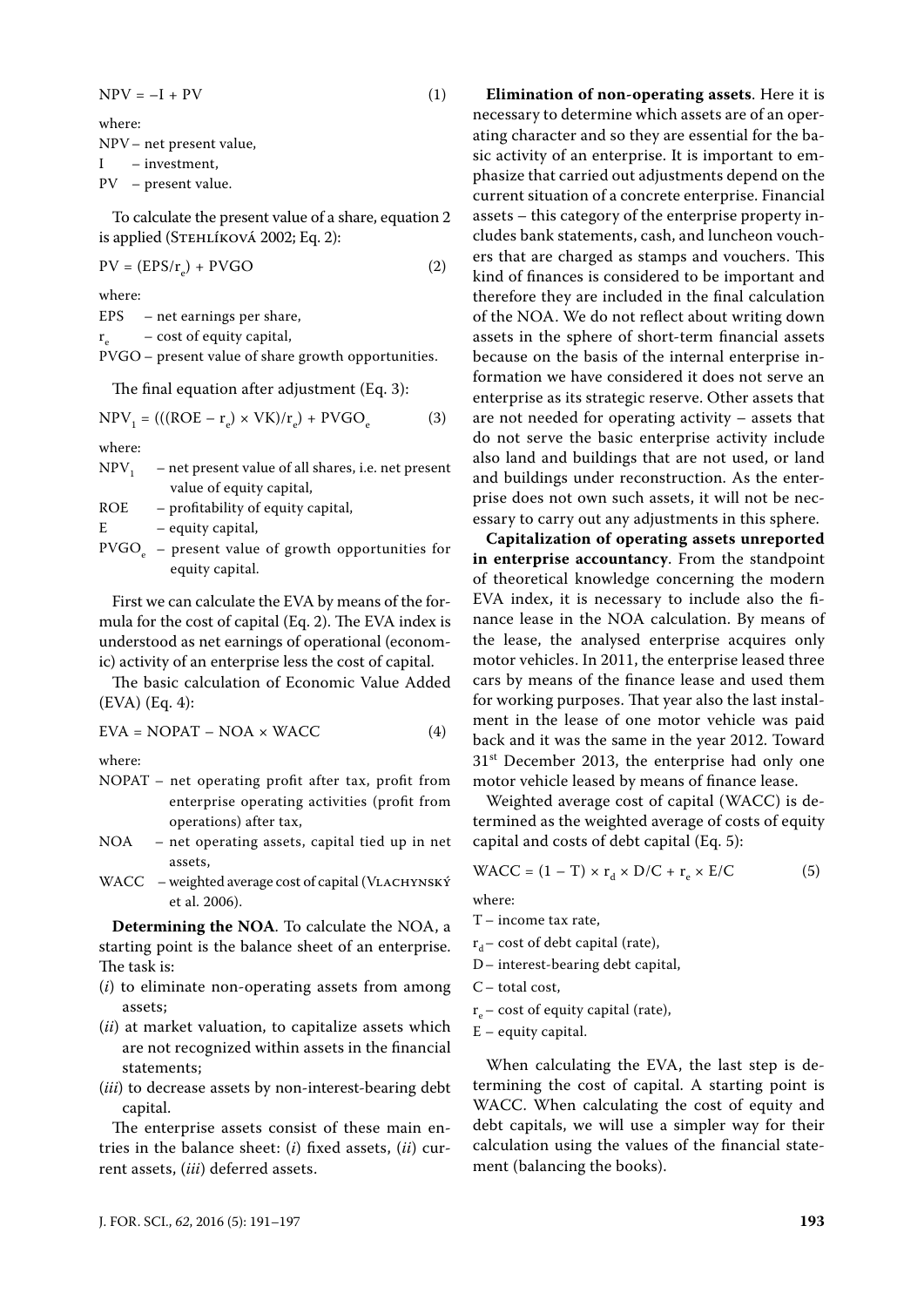The cost of debt capital will be expressed according to Eq. 6:

### cost of debt capital = interest expenses/debt capital (6)

The value of interest expenses was obtained from Table 4 "Total interest expenses". The item of the interest-bearing debt capital was substituted by the sum of total liabilities and timing difference (accruals) that are given in the balance sheet. With this calculation we have found out that the cost of capital is in the amount of 1%. The resultant value – the interest rate of 1% will be used each year of the observed period.

The cost of equity capital is expressed by means of the following formula (Eq. 7):

cost of equity capital = earnings/equity capital  $(7)$ 

When calculating the cost of equity capital, we use the earnings in the accounting period.

### **RESULTS**

## **Application of the EVA index in forest enterprise performance evaluation**

In the following part we shall deal with calculating the EVA index in the period 2011–2013 in a chosen forest enterprise. The discount rate is set at a level of the cost of equity capital, however, at the zero indebtedness of the enterprise. We will calculate and evaluate the EVA index according to capital charge. Apart from the amount of the average cost of capital, for the calculation of the EVA index by this method it is necessary to calculate the amount of NOPAT and the amount of NOA.

Asset capitalization includes also capitalization of differences in valuation (gains and losses), goodwill, hidden reserves etc. (Table 1). As there is not available any information about such assets, we will write down operating assets by the interest-free debt capital. When writing down the operating assets by the interest-free debt capital, it is mainly the elimination of all financial expenses from the operating earnings. It is necessary to write down the adjusted assets by Table 1. Values of instalments in finance lease

| Year                                                   | 2011 2012 2013 |  |
|--------------------------------------------------------|----------------|--|
| Finance lease capitalization (EUR) 27,510 17,280 7,720 |                |  |

interest-free liabilities. The trend of interest-free liabilities of the enterprise is shown in Table 2.

Having substituted particular values from Table 2, we calculated the values shown in Table 3.

In Fig. 1 we can see the comparison of net operating assets with total assets of the enterprise.

The main principle of defining the operating earnings of NOPAT is reaching the symmetry between the NOA and NOPAT. When calculating it, as a starting point we used the earnings of current activity (before taxes). Then we carried out the adjustments that we can see in Table 5. The earnings were added the interest expenses including implicit interests obtained in lease payments. With regard to the bank loans, we used directly interest expenses paid by the enterprise as a starting point.

Table 5, in the first line, shows the value of income from ordinary activities before tax. In the second line, the earnings before tax were changed so that we added interest expenses of loans and also lease. In the third line, there is a difference between the earnings after adjustment and original earnings. The difference between them is then taxed by the flat rate of 20% in the fifth line. In the fourth line, there is a value of the originally paid tax. The resultant value of NOPAT was obtained by deducting the original tax and additionally calculated tax from the adjusted income before tax (difference in the original earnings and the earnings after adjustments).



Fig. 1. Comparison of the total and operating assets in 2011–2013

Table 2. Trend of the interest-free debt capital

|                                        | 2011      | 2012      | 2013      |
|----------------------------------------|-----------|-----------|-----------|
| Reserves (EUR)                         | 129,959   | 154,810   | 293,690   |
| Fixed liabilities, interest-free (EUR) | 181,959   | 222,610   | 350,690   |
| Short-term liabilities (EUR)           | 1,004,522 | 1,371,680 | 901,250   |
| Accrued liabilities (EUR)              |           |           | $\Omega$  |
| Total (EUR)                            | 1,316,440 | 1,749,100 | 1,545,630 |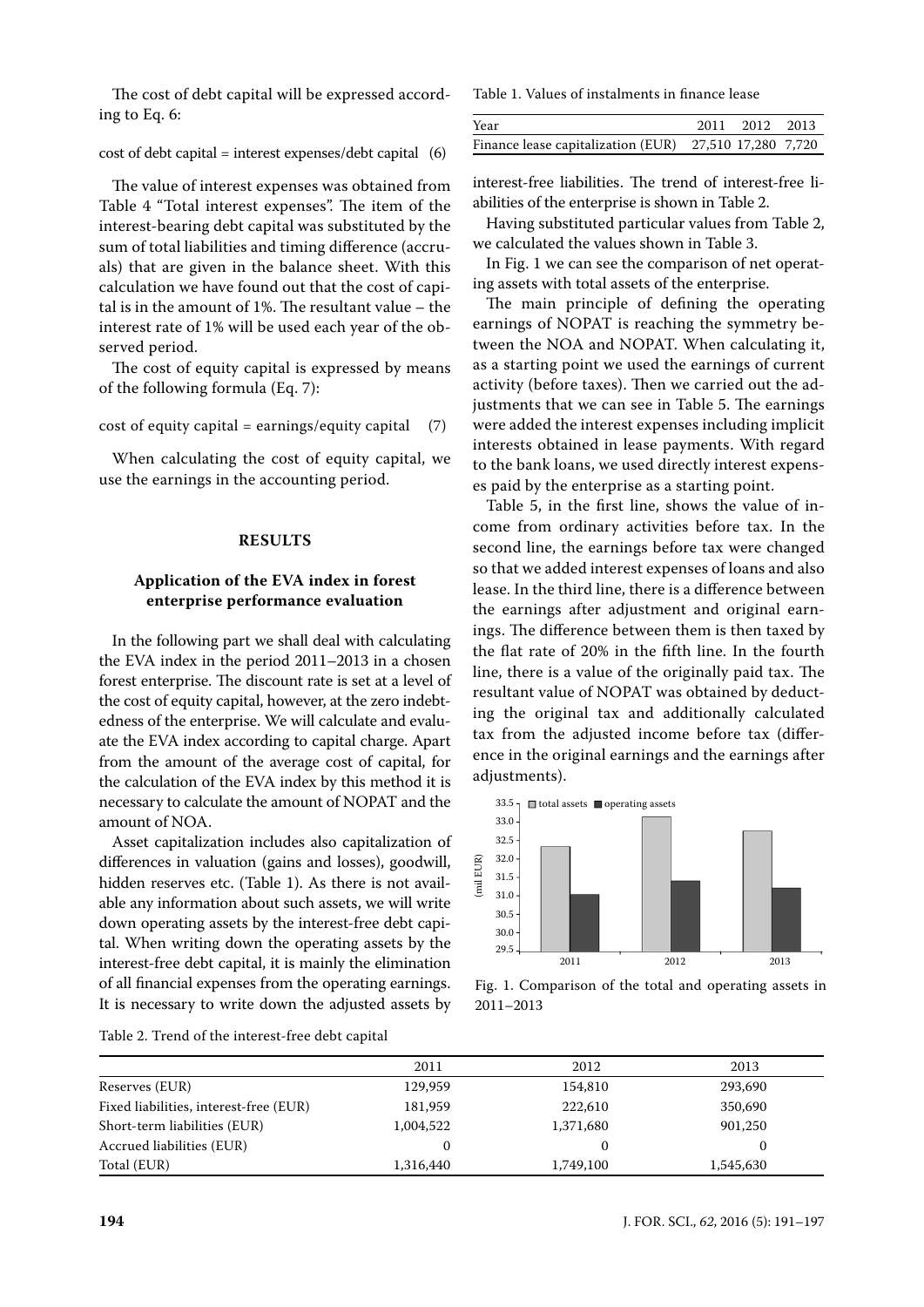#### Table 3. Overview of net operating assets (NOA)

|                                      | 2011         | 2012       | 2013       |
|--------------------------------------|--------------|------------|------------|
| $\Sigma$ Fixed assets (EUR)          | 31,055,510   | 31,863,136 | 31,930,820 |
| Fixed tangible assets (EUR)          | 30,987,000   | 31,784,711 | 31,873,650 |
| Fixed intangible assets (EUR)        | 41,000       | 61,145     | 49,450     |
| Long-term cash and investments (EUR) | 0            | $\Omega$   | $\Omega$   |
| Net working capital (EUR)            | $-9,015$     | $-449,028$ | $-713,186$ |
| Inventory (EUR)                      | 217,698      | 229,270    | 226,184    |
| Receivables (EUR)                    | 1,083,901    | 1,065,132  | 599,167    |
| Financial accounts (EUR)             | 5,826        | 5,670      | 7.093      |
| Accruals (time differences) (EUR)    | $\mathbf{0}$ | $\Omega$   | $\Omega$   |
| Interest-free liabilities (EUR)      | 1,316,440    | 1,749,100  | 1,545,630  |
| NOA (EUR)                            | 102,024      | 200,102    | 289,545    |

Lease value is added to the value of fixed tangible assets, the data concerning accruals (time differences) are left without changes; the interest-free liabilities were separated and so the value of assets in the balance sheet has been adjusted into net operating assets



Fig. 2. Development of net operating profit after tax (NOPAT) in 2011–2013

Fig. 2 illustrates an increasing trend of the NOPAT, which proves the efficient use of operating assets.

Then we will calculate the total cost of capital by the simple substitution of other values from the book closing (or balancing) into Eq. 5 for the calculation of WACC. The results are shown in Table 6.

With regard to WACC, we can observe an increasing tendency in the enterprise within the examined period. In the year 2013 there was a growth of the WACC to the level of 3.21%. During the given year, the value of bank loans decreased and the enterprise was making a profit, thus increasing the share of its equity in the total invested capital.

Table 7 summarises the calculated data in regard to the EVA following the economic model and using Eq. 4. On the basis of the data in Table 7 we can state that the enterprise uses its assets effectively.

EVA is a method more and more frequently applied as a way of operating management on the basis of the value created for the enterprise owner or owners. The method is applied in evaluating the capital projects, investment decision-making, when measuring performance of an enterprise or when managing and motivating the staff and managers. While the EVA achieves positive values, then such an enterprise is successful. From the viewpoint of its owners, the enterprise value grows as they get back more than they invested in the enterprise and this is also in satisfying creditors – lenders. In Table 7 we can see that the EVA shows positive values during the whole observed period. These values have an increasing tendency each year, which means that the enterprise might prosper in the future. According to the previous findings and calculations of ratios, and

Table 4. Interest expenses

|                                | 2011   | 2012   | 2013  |
|--------------------------------|--------|--------|-------|
| <b>Interest expenses</b> (EUR) |        |        |       |
| – loans                        | 8,760  | 9,320  | 7,920 |
| – lease                        | 2.530  | 2,019  | 1,023 |
| – total                        | 11,290 | 11,330 | 8,943 |
|                                |        |        |       |

Table 5. The calculation of net operating profit after tax (NOPAT)

|                                                 | 2011    | 2012    | 2013      |
|-------------------------------------------------|---------|---------|-----------|
| (1) Earnings before tax (EUR)                   | 555,280 | 909,419 | 1,289,998 |
| (2) Earnings before tax after adjustment (EUR)  | 566,570 | 920,749 | 1,298,941 |
| Difference $(2) - (1)$ (EUR)                    | 11,290  | 11,330  | 8,943     |
| Tax paid originally (EUR)                       | 111,056 | 209,166 | 296,699   |
| Tax additionally calculated (equally 20%) (EUR) | 2,258   | 2,266   | 1,789     |
| NOPAT (EUR)                                     | 453,256 | 709,217 | 1,000,153 |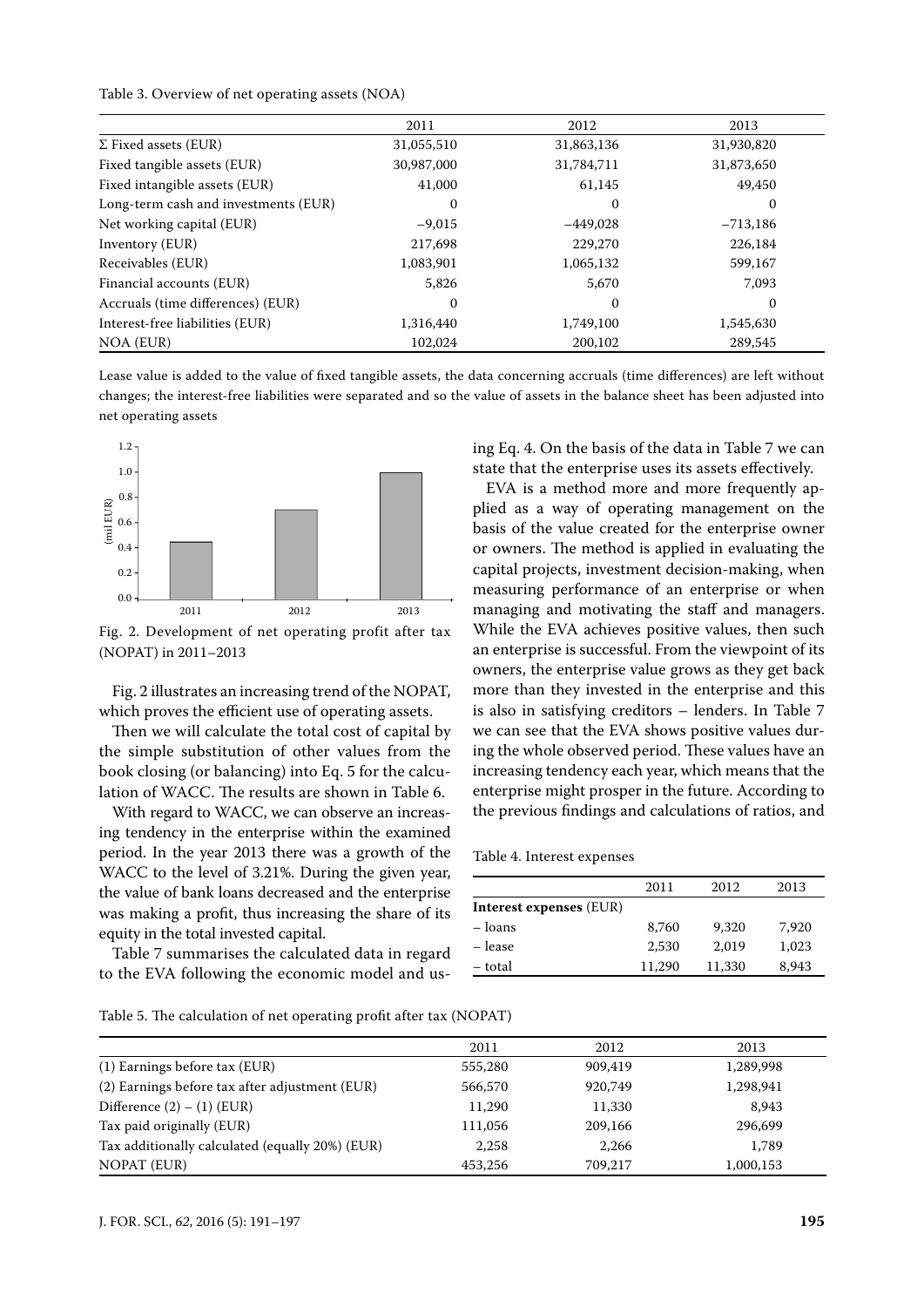Table 6. Input data for calculating the weighted average cost of capital (WACC) for the period 2011–2013

|             | 2011       | 2012       | 2013       | Source                                         |
|-------------|------------|------------|------------|------------------------------------------------|
|             |            |            |            |                                                |
| $r_{\rm d}$ | 0.010      | 0.010      | 0.010      | interest expenses/debt capital                 |
| $T(\%)$     | 20         | 20         | 20         |                                                |
| $D$ (EUR)   | 1,186,481  | 1,571,490  | 1,232,940  | balance sheet                                  |
| $C$ (EUR)   | 36,783,098 | 39,540,310 | 40,860,833 |                                                |
| $r_e$       | 0.016      | 0.027      | 0.038      | P/E                                            |
| $E$ (EUR)   | 34,093,510 | 34,082,220 | 34,264,193 | balance sheet                                  |
| WACC        | 0.0151     | 0.0236     | 0.0321     | $(1-T) \times r_a \times D/C + r_e \times E/C$ |

 $r_d$  – cost of debt capital, T – income tax rate, D – interest-bearing debt capital, C – total capital,  $r_e$  – cost of equity capital,  $E$  – equity capital,  $P$  – profit for the accounting period

Table 7. Economic Value Added (EVA) index

|             | 2011    | 2012    | 2013      |
|-------------|---------|---------|-----------|
| NOA (EUR)   | 102,024 | 200,102 | 289,545   |
| NOPAT (EUR) | 453,256 | 709,317 | 1,000,153 |
| WACC (EUR)  | 0.0151  | 0.0236  | 0.0321    |
| EVA (EUR)   | 451,716 | 704,595 | 990,859   |

NOA – net operating assets, NOPAT – net operating profit after tax, WACC – weighted average cost of capital

allowing for input quantities in the calculation of the EVA, we can state that the growing trend in the enterprise performance should continue. However, a growth or increase in the EVA index need not lead to an increase in the enterprise value at the same time. Although the EVA increased, a decrease in the enterprise value can occur:

- (*i*) if the increase in the EVA index at the present time has been achieved at the expense of the future surplus profits;
- (*ii*) if the increase in the EVA index was influenced by the growing cost of capital.

## **DISCUSSION**

The aim of the contribution was to point to possibilities of making use of the EVA index in a forest enterprise. In their works, HAJDÚCHOVÁ et al. (2011) and Kovalčík (2007, 2011) evaluated the forest enterprise performance by means of classical financial and economic indexes. The financial and economic indexes (e. g. profitability index) are important, however, they see processes connected with an increase in the value for owners, shareholders only insufficiently. At the beginning of the 1990s of the  $20<sup>th</sup>$  century, the financial theory came up with new instruments for measuring the enterprise performance mainly thanks to Stewart (1991, 2013). The process of the value creation takes place at two basic levels: at the enter-

prise level where the value is created and in capital markets where the value is realized. Especially important are such indexes of the enterprise performance whose development correlates with the fluctuation of share prices in capital markets as much as possible (Holečková 2008). Applying the EVA in corporate practice and exploring the relationship between the EVA and the change in the Greek share market, shifts in share prices were dealt with also by other authors (MADITINOS et al. 2006). The aim of our contribution was not the investigation of the dependence (correlation) between the EVA and the change in the market value of shares, but the application of the EVA calculation in a forest enterprise and research into a possibility of using the index of measuring performance in the particular forest enterprise. When carrying out the analysis, we started from the basic principles of the theory of value management which we used in the forest enterprise performance evaluating by the quantification of the EVA index. In part 3 we have carried out the calculation of the basic components of the EVA index. To calculate the EVA by means of the capital charge method, it is necessary to identify the amount of NOPAT and the amount of NOA. Part of the calculation is also the WACC. As the information about such asset entries was not available, we wrote down operating assets by interest-free debt capital. When writing down operating assets by the interest-free debt capital, it is mainly the elimination of all financial expenses from the operating earnings (or net profit). It was necessary to write down the adjusted assets by liabilities which were interest-free. Fig. 1 illustrates the trend of total and operating assets. The total assets had an uneven trend. In 2012, they reached the peak of 33,145,928 EUR. Also the operating assets reaching the value of 31,414,108 EUR were the highest in the year 2012. The highest share of operating assets was represented by receivables and interest-free debt capital – short-term liabilities. In this part we can also point to the fact that the net